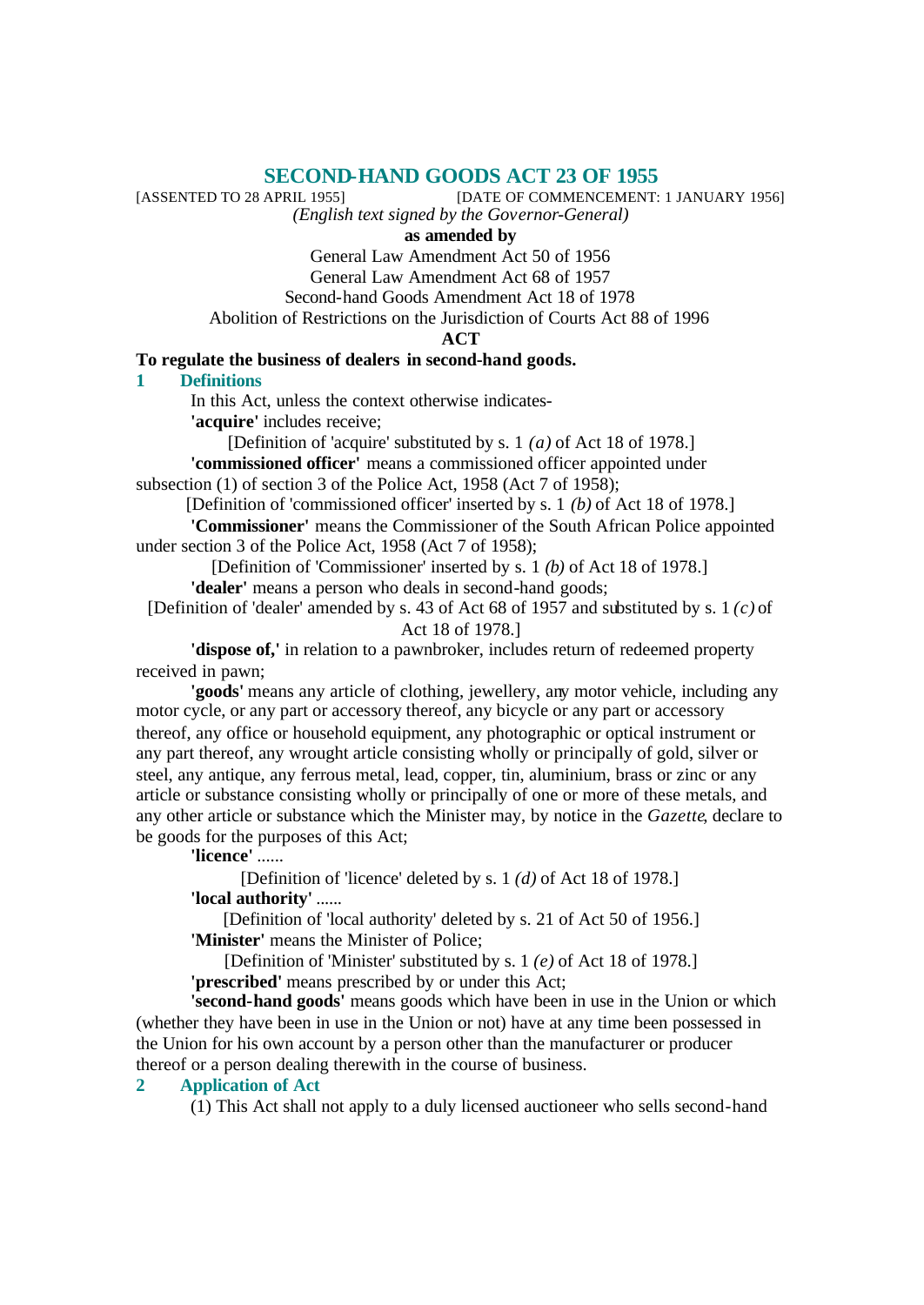goods by public auction, and the provisions of sections *three*, *four* and *eight* shall not apply to a factory as defined in the Factories, Machine ry and Building Work Act, 1941 (Act 22 of 1941), nor to any person carrying on the business of selling manufactured articles, in so far as he accepts in part payment for any such article sold by him, an article of a kind normally dealt in by him in his business, nor to any person who acquires second-hand goods solely for his own use in connection with the manufacture or repair of articles normally dealt in by him in his business.

## (2) The Minister may-

- *(a)* by notice in the *Gazette* exclude from the operation of any or all of the provisions of this Act any area specified in the notice or any area other than an area so specified or any second-hand goods or any class of such goods, and may in like manner amend or repeal any such notice;
- *(b)* by notice in writing addressed to any person, and on such conditions as he may deem fit, exempt such person from compliance with any or all of the said provisions, and in like manner amend or withdraw any such notice.

# **3 Certificate required in connection with certain businesses** Cases

No person shall deal in second-hand goods except to the extent specified in a certificate granted to him under section 4.

[S. 3 substituted by s. 2 of Act 18 of 1978.]

**4 Grant of certificates**

Cases

(1) An application for a certificate required under section 3, in the prescribed form and containing the prescribed particulars, shall be lodged with the commissioned officer in charge of the police district within which the applicant proposes to carry on business.

(2) If after consideration of any such application, and of a report from the commissioned officer in charge of the police district in question, the Commissioner or a commissioned officer authorized thereto by him is satisfied-

- *(a)* that the applicant is a person of good character; and
- *(b)* that the premises in or on which the applicant proposes to carry on

business are suitable and adequately equipped for the purpose, he may grant the required certificate to the applicant.

(3) The grant of a certificate under subsection (2) shall be in the discretion of the Commissioner or the commissioned officer authorized thereto by him, as the case may be, who may in any particular case grant a certificate authorizing the applicant to deal in all classes or kinds of second-hand goods or specified classes or kinds of second-hand goods or all classes or kinds of second-hand goods other than specified classes or kinds of such goods.

(4) An applicant for a certificate under this section may appeal against any decision of the Commissioner or the commissioned officer concerned, as the case may be, on his or her application, to the Minister, who may after consideration of any such appeal confirm, amend or set aside the decision in question or make such order thereon as he or she may deem fit.

 $[Sub-s. (4)$  substituted by s. 7 of Act 88 of 1996.

[S. 4 substituted by s. 3 of Act 18 of 1978.]

## **5 Period of validity of certificates**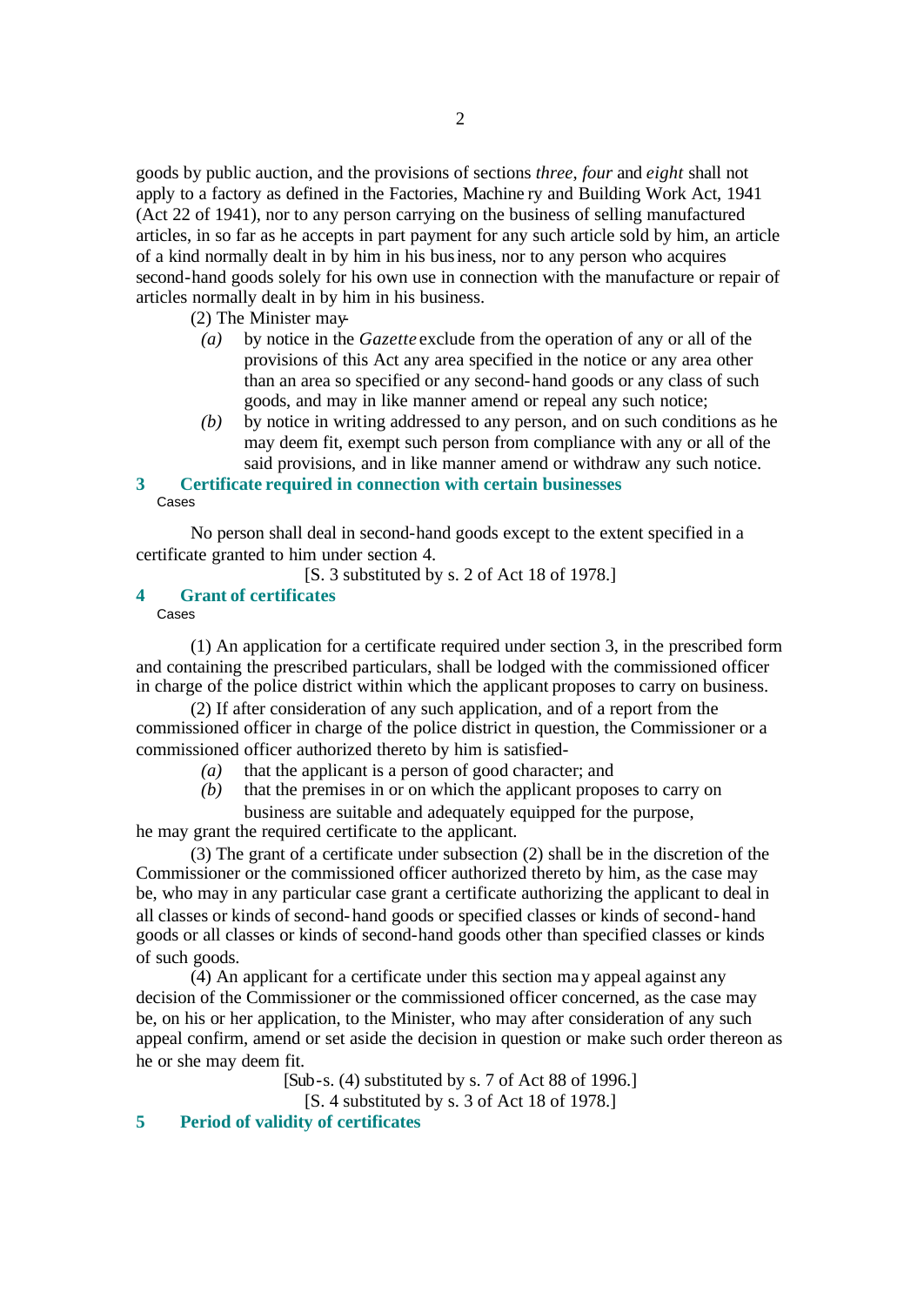A certificate granted under section *four* shall expire on the thirty-first day of December of the year in which it is issued.

# **6 Keeping of records by dealers**

Cases

(1) Every dealer shall keep in the prescribed form in one or other of the official languages of the Union registers of his transactions in second-hand goods, in which shall be recorded in respect of every acquisition or disposal of such goods-

- *(a)* the name and address of the person from whom such goods are acquired or to whom such goods are disposed of;
- *(b)* the date and hour of acquisition or disposal of such goods and of delivery or removal thereof at or from the dealer's premises;
- *(c)* the consideration given or received for such goods;
- *(d)* a full description of such goods, indicating the quantity and colour (if likely to be of assistance for identification purposes) thereof, any identification marks thereon and any other distinguishing features thereof, and, in the case of metals, the form in which such metals are acquired or disposed of;
- *(e)* the number assigned to such goods by the dealer under subsection (3) at the time of acquisition thereof; and
- *(f)* in the case of a motor vehicle, the number of the engine and the chassis respectively and the registration number.

(2) The entry to be made under subsection (1) in respect of any transaction shall be effected at the time such transaction takes place: Provided that in the case of goods acquired or disposed of at a public auction, the entry may be made at any time on the day on which the auction takes place.

(3) For the purpose of paragraph *(e)* of subsection (1) a dealer shall, except in the case of metals acquired otherwise than in the form of manufactured articles, assign a number to every quantity of second-hand goods acquired by him, a new series of numbers being commenced for each month, and the number assigned to any such goods shall be marked by such dealer on such goods or, in the case of goods acquired in bulk, on the container thereof.

(4) Separate registers shall be kept in respect of acquisitions and disposals of goods and, if the Minister by notice in the *Gazette* so directs, also in respect of different classes or groups of goods as may be specified in the notice.

(5) The keeping of any register required to be kept by any dealer under any other law, shall, in so far as such register contains the particulars prescribed in this section, be deemed to be a sufficient compliance with the requirements of this section.

(6) Any dealer who fails to make in respect of second-hand goods acquired by him, an entry in the appropriate register in terms of this section, shall, apart from any penalty to which he may be liable by reason of the failure, in the event of such goods being proved to be stolen goods, be deemed to have received such goods knowing the same to have been stolen, unless the contrary is proved.

(7) For the purpose of this section any person acquiring or offering to dispose of secondhand goods from or to a dealer shall furnish his full name and address on demand by such dealer.

(8) Any person who is or has been a dealer shall retain any register kept by him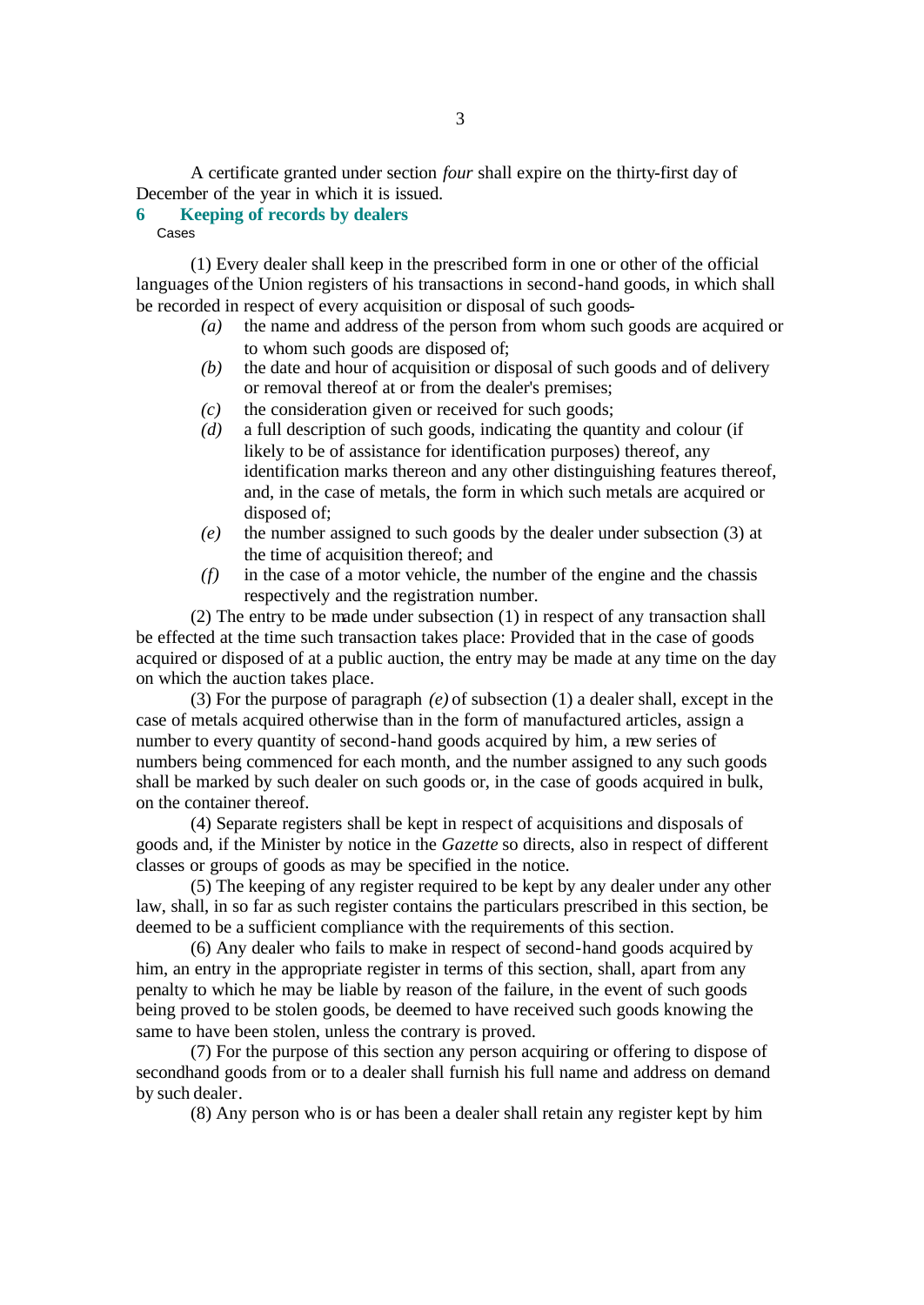under this section for a period of three years after the date of the last entry therein, and shall at any time during that period on demand by a policeman make such register available for inspection by that policeman and furnish him with an explanation of any entry therein.

(9) A policeman may seize any register referred to in subsection (8) which may afford evidence of a contravention of any provision of this Act, and the provisions of section *twelve* shall *mutatis mutandis* apply in respect of any entry in any such register or any explanation of an entry therein given by the person by whom it has been retained in term of the said subsection.

# **7 Acquisition, storage and disposal of goods**

# No dealer shall-

- *(a)* receive or deliver second-hand goods outside ordinary business hours, except in case of emergency or after notice to the officer in charge of the nearest police station;
- *(b)* store any second-hand goods elsewhere than on the premises on which he carries on business or on premises of the situation whereof he has in writing advised the officer in police charge of the district in which such premises are situated; or
- *(c)* deliver any such goods acquired by him to any person or change the form or alter the appearance thereof until after the expiration of a period of seven days from the date of acquisition thereof, except after notice to the officer in charge of the nearest police station.

# **8 Smelting of metals and possession of smelting apparatus**

No dealer shall smelt or melt or cause to be smelted or melted any metal or any article or substance containing metal, or have in his possession any apparatus which can be used for the smelting or melting of metal or any such article or substance.

# **9 Reports to be furnished by dealers**

### Whenever-

- *(a)* any second-hand goods are offered to a dealer by a person who refuses to furnish his full name and address or furnishes a name and address which such dealer has reason to believe is not his correct name or address; or
- *(b)* any dealer has reason to believe, whether from information furnished to him by a policeman or otherwise, that second-hand goods offered to him are stolen goods,

such dealer shall immediately report the circumstances to the nearest police station.

### **10 Powers of police**

(1) Any policeman may at all reasonable times-

- *(a)* enter any place occupied by a person who is or is on reasonable grounds believed to be a dealer, or any place or vehicle in or upon which there are or are suspected to be any second-hand goods not intended for the use of the owner thereof;
- *(b)* inspect any goods found in any such place or on any such vehicle and any book, record or document which is suspected to contain any information relating to such goods;
- *(c)* require from the owner or any person in charge of such place or vehicle or any goods therein or thereon, information in regard to any such goods;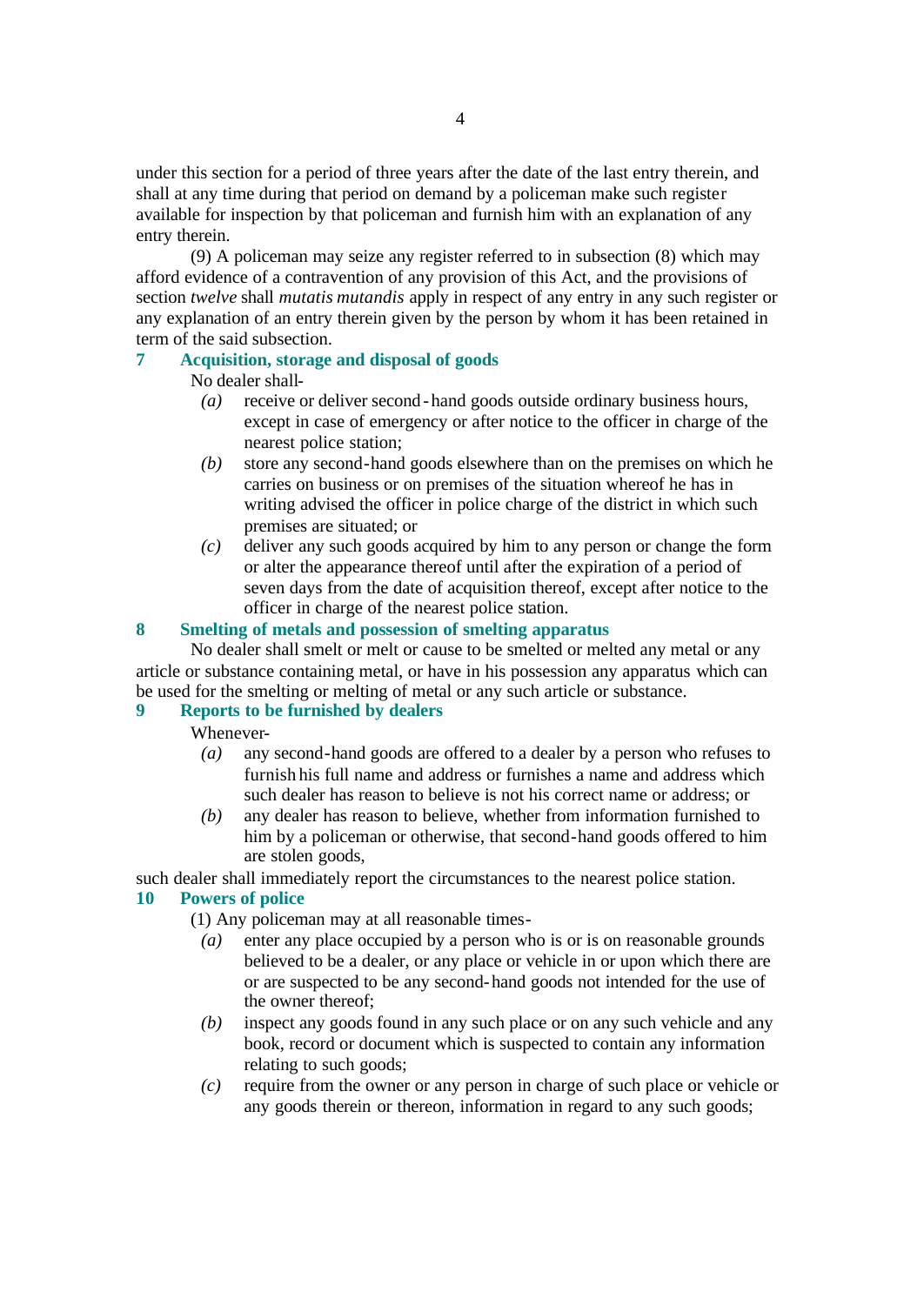- *(d)* require from such owner or person an explanation of any entry in any such book, record or document;
- *(e)* seize any goods, books, records or documents which may afford evidence of a contravention of any provision of this Act.

(2) A dealer shall on demand afford any policeman such assistance and facilities as he may require in connection with the exercise of his powers or the performance of his functions under this section.

## **11 Offences and penalties**

Any person who-

- *(a)* contravenes or fails to comply with any provision of this Act which is applicable to him or any condition on which he has under paragraph *(b)* of subsection (2) of section *two* been exempted from compliance with any such provision;
- *(b)* makes any incorrect entry in any register required to be kept under this Act;
- *(c)* in connection with any information or explanation which he is in terms of this Act required to furnish, knowingly makes a false statement; or
- *(d)* obstructs or interferes with any policeman in the exercise of his powers of the performance of his functions under this Act or refuses or fails to afford to any policeman any assistance or facilities lawfully required by him,

shall be guilty of an offence and liable on conviction to a fine not exceeding one thousand rand or imprisonment for a period not exceeding twelve months or both such fine and such imprisonment.

[S. 11 amended by s. 4 of Act 18 of 1978.]

## **12 Admissions and presumptions**

(1) At the trial of any person charged with an offence under this Act, any statement or record contained in any book, register or document kept by the accused or an employee or agent of the accused or which at any time was at any place during the occupancy of that place by the accused, and any statement made or explanation given under section *ten* by or on behalf of the accused to any policeman, shall be admissible in evidence against the accused as an admission of the facts set forth in that statement, record or explanation.

(2) Whenever in any proceedings under this Act it is proved that any goods have been in use, such goods shall be deemed to have been in use in the Union, unless the contrary is proved.

## **13 Acts or omissions of manager, agent or employee**

(1) Whenever any manager, agent or employee of a dealer does or omits to do any act which it would be an offence under this Act for such dealer to do or omit to do, then, unless it is proved-

- *(a)* that in doing or omitting to do that act the manager, agent or employee was acting without the permission or connivance of the dealer;
- *(b)* that all reasonable steps were taken by the dealer to prevent any act or omission of the kind in question: and
- *(c)* that it was not under any condition or in any circumstance within the scope of the authority or in the course of the employment of the manager, agent or employee to do or omit to do acts, whether lawful or unlawful, of